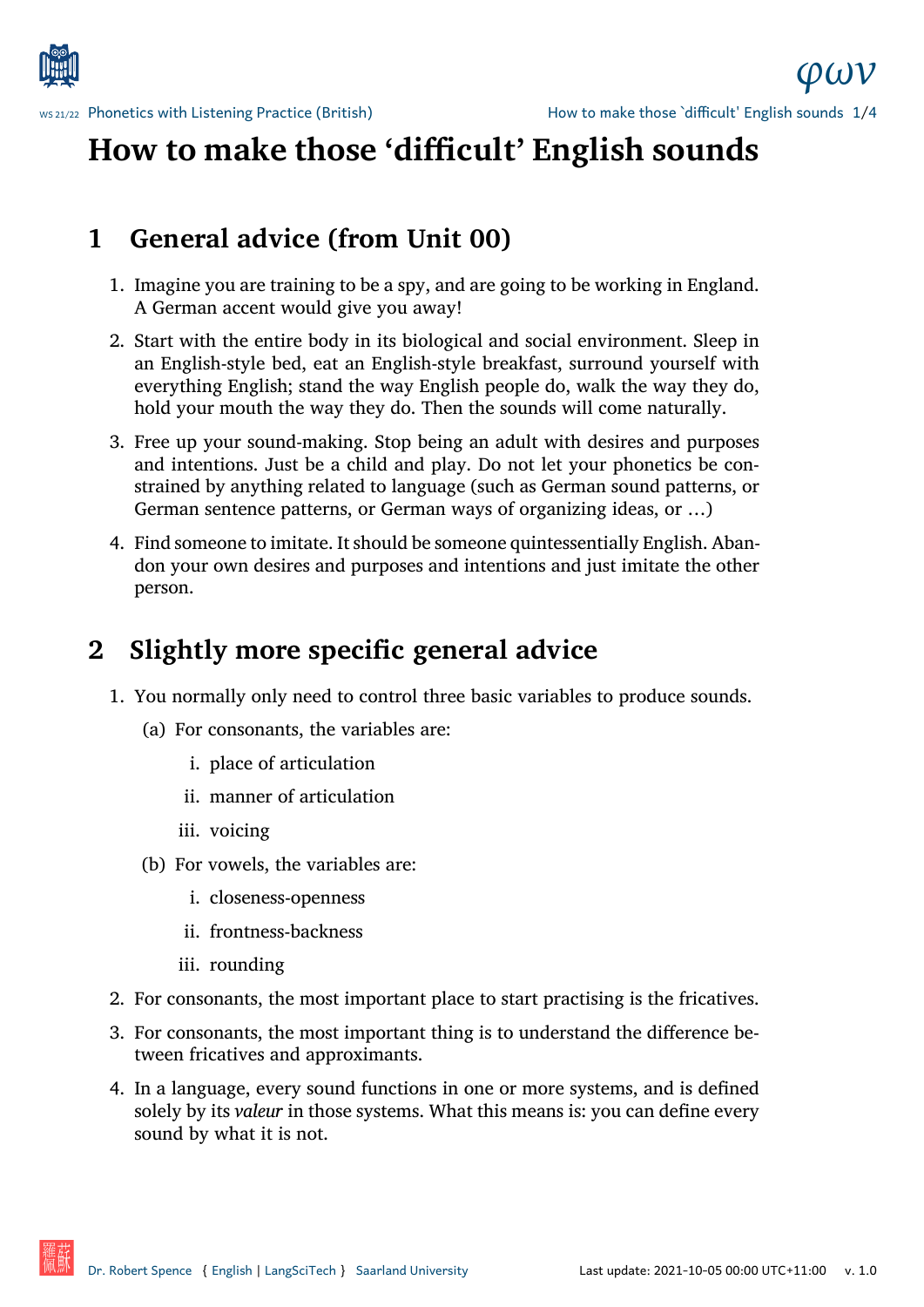

### **3 How to make [ð]**

[If a consonant is difficult, try com](http://www.spence.saar.de/courses/phoneticswithlistening/)paring it with all the other consonants in the same column (same PLACE of articulation) and with all the other consonants in the same row (same MANNER of articulation). If the consonant is part of a voicelessvoiced pair, compare it with its partner. In the case of [ð], that means:

|                                 | dental                      |             | alveolar                  |             |
|---------------------------------|-----------------------------|-------------|---------------------------|-------------|
| plosive                         | voiceless                   | voiced<br>d | voiceless<br>$\leftarrow$ | voiced<br>d |
| (blocked airflow)               |                             |             |                           |             |
| fricative<br>(rough airflow)    | $\theta$ .<br>$\rightarrow$ | ð           | S                         | 7.          |
|                                 |                             |             |                           |             |
| approximant<br>(smooth airflow) |                             |             |                           |             |

You can produce a [d], so just move it further forward in the mouth by putting the tip of your tongue on your top front teeth (dental) rather than the ridge behind your teeth. This is [d̪]. Then gradually lower your tongue. First, go from a plosive (where you cut off the airflow completely) [d̪] to a fricative (where you restrict the airflow, making it 'turbulent' or 'rough') [ð]. Then lower your tongue even further, so that the friction stops. You now have the approximant [ $\delta$ ] (like [ $\delta$ ], but with more space for the air to flow through smoothly). Now, bring the tongue back up further towards the top front teeth to create friction.

In all of these sounds your vocal folds were vibrating, i.e. all these sounds were voiced. But now try comparing the voiced [ð] with the voiceless [θ]. I noticed that you had far fewer problems with [θ] than with [ð]. So why not just attempt to produce a voiceless [θ] but turn the voicing on so that you produce [ð] instead?

If a consonant is too difficult, why not give up and produce something else instead? If instead of [ð] you routinely produce [d] you will sound Dutch, and if you routinely produce [z] you will sound like a parody of a German. But if you produce [v] (in the middle of words or at the end of words) you will sound working-class—and your spying mission for the EU can continue unabated:

⟨brother⟩ [ˈbɹʌðə] *→* [ˈbɹʌvə] ⟨breathe⟩ [bɹiːð] *→* [bɹiːv]

You would still have the problem of producing a [ð] at the beginning of a word, though. In this position, [ð] is important, because it signals that the word is a function word, not a content word. But at the same time, such words are not usually stressed. So in fast speech you might be able to get away with assimilating the [ð] to the preceding sound:

```
⟨of a⟩ [əv ə] → [əvə] ⟨is a⟩ → [ɪz ə] [ɪzə]
⟨of the⟩ [əv ðə] → [əvvə] ⟨is the⟩ → [ɪz ðə] [ɪzzə]
```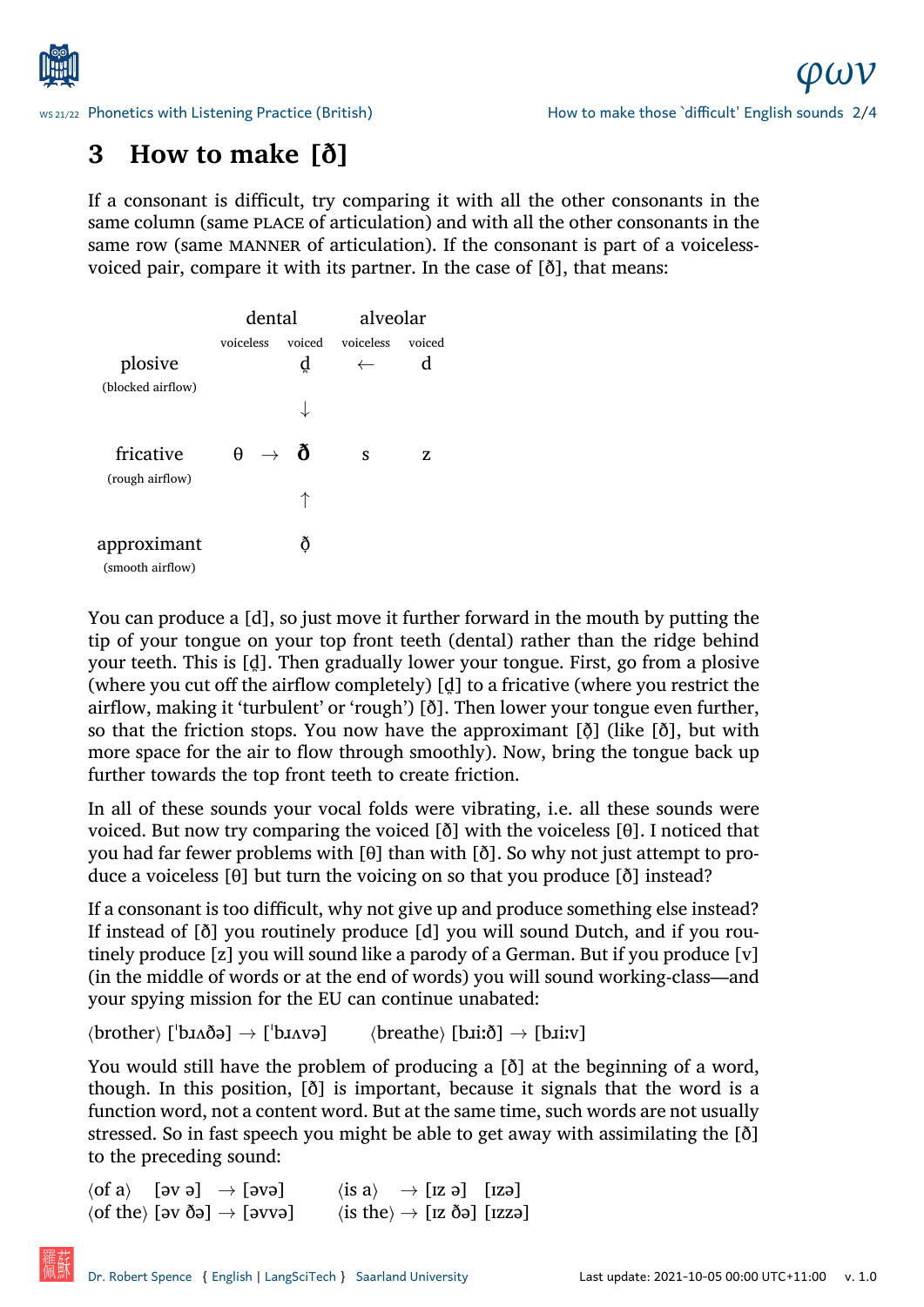

## **4 How to make [w]**

[You may have noticed that \[w\] is n](http://www.spence.saar.de/courses/phoneticswithlistening/)ot on the IPA consonants chart. If we wanted to put it in, we would need an extra column for a kind of 'double' articulation called 'labial-velar':

|                                 | labial-velar |        | (lip-to-lip and back-of-tongue to soft palate) |
|---------------------------------|--------------|--------|------------------------------------------------|
|                                 | voiceless    | voiced |                                                |
| plosive<br>(blocked airflow)    | kp           | дЪ     |                                                |
|                                 |              |        |                                                |
| fricative                       |              | yβ     |                                                |
| (rough airflow)                 |              |        |                                                |
| approximant<br>(smooth airflow) |              | w      |                                                |

Another way to produce [w] is to treat it as a very short vowel that is no longer able to function like a vowel and has become more like a consonant:

|              | two syllables u.a each vowel functions on its own as the Nucleus of its syllable |
|--------------|----------------------------------------------------------------------------------|
|              |                                                                                  |
| one syllable | ua u is the weaker part of the diphthong functioning as Nucleus                  |
|              |                                                                                  |
|              | one syllable <b>Wa</b> u has mutated into the consonant w functioning as Onset   |

Another point worth remembering about [w] is that in English there is a phonemic contrast between /w/ and /v/, and that /v/ is part of an entire system of 'lenis' fricatives, each of which contrasts with a corresponding 'fortis' fricative:

/f/ *↔* /θ/ *↔* /s/ *↔* /z/ *↕ ↕ ↕ ↕* /v/ *↔* /ð/ *↔* /z/ *↔* /ʒ/ *↕* /w/

In German, the letter  $\langle w \rangle$  is  $\langle v \rangle$ , and is pronounced [v] (voiced labiodental fricative) or [ʋ] (voiced labiodental approximant). It is not part of a fortis-lenis opposition with /f/. Indeed, it could be argued that there is *no* systematic distinction between fortis and lenis fricatives in German at all! Is there one, for example, for /s/ and /z/? In initial position, only /z/ occurs; in final position, only /s/; in medial position, between two vowels, /s/ only occurs after a short vowel (as in  $\langle$ lassen $\rangle$ ),  $\langle z \rangle$ only after a long vowel (as in  $\langle$ lasen $\rangle$ ). On the other hand, I often hear  $\langle$  fuzalic $\rangle$